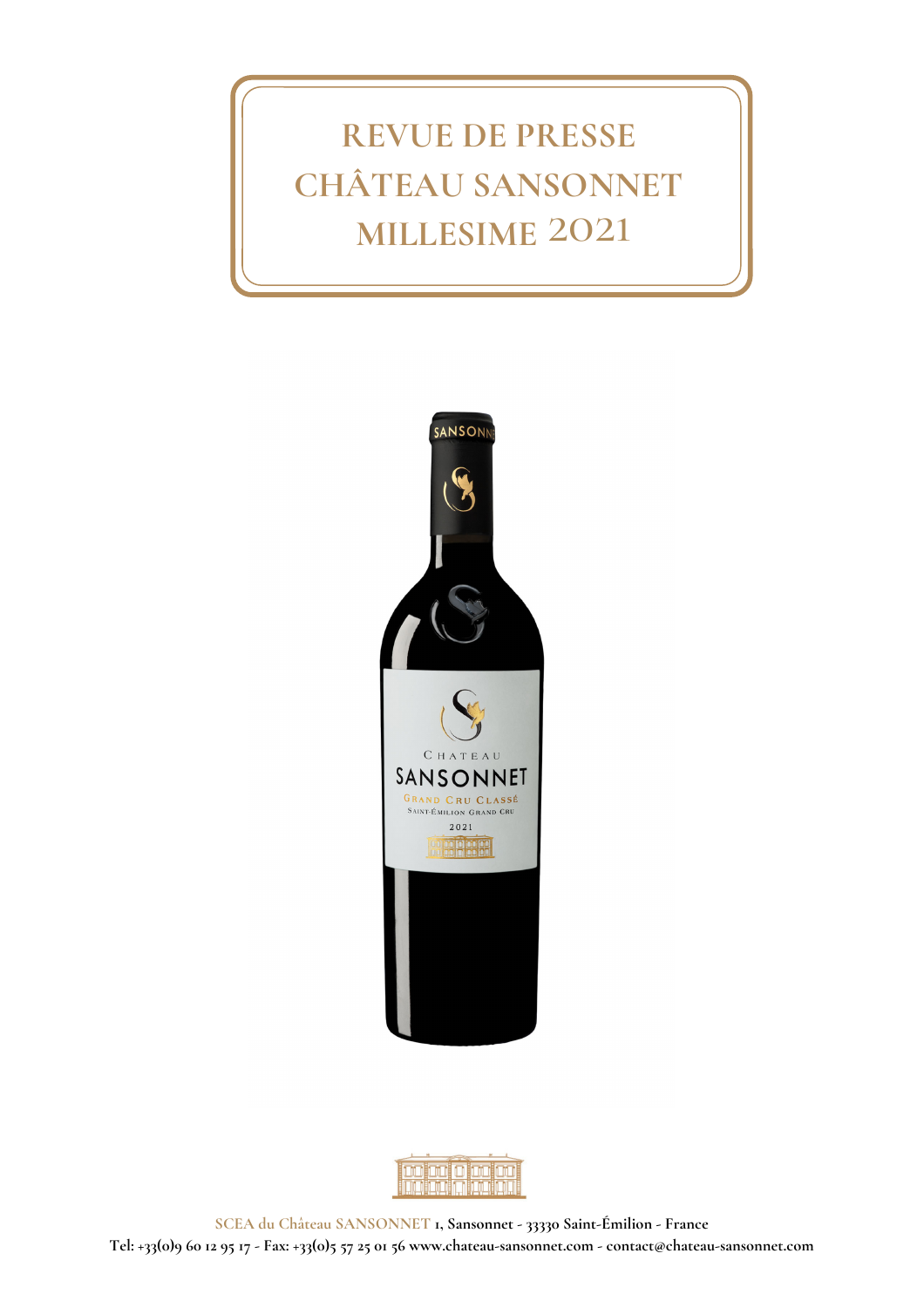# **Récapitulatifs des notes - Millésime 2021**

| <b>MEDIA</b>                         | <b>DEGUSTATEUR</b>      | NOTES/100 |
|--------------------------------------|-------------------------|-----------|
| vinous                               | Antonio Galloni         | 93/95     |
| <b>JEB DUNNUCK</b>                   | <b>Jeb Dunnuck</b>      | 92/95     |
| <b>JAMESSUCKLING.COM T</b>           | <b>James Suckling</b>   | 93/94     |
| Litsuf(ademp}<br>wine Advocate       | <b>William Kelley</b>   | 91/93     |
| <b>JANE ANSON</b>                    | Jane Anson              | 92        |
| <b>BERNARD</b> -<br><b>JRTSCH</b>    | <b>Bernard BURTSCHY</b> | 94/95     |
| vinous                               | <b>Neal Martin</b>      | 89/91     |
| ancis Kobinson<br>JancisRobinson.com | <b>Alistair COOPER</b>  | $16+$     |
| <b>LA REVUE DU</b>                   | Karine Valentin         | 91/93     |
| JEAN-MARC JUARIN                     | Jean Marc Quarin        | 16,5      |
| falstaff                             | <b>Peter Moser</b>      | 91        |
|                                      | Jeff Leve               | 92/94     |
| YvesBeck.wine                        | <b>Yves Beck</b>        | 92        |



**SCEA du Château SANSONNET 1, Sansonnet - 33330 Saint-Émilion - France Tel: +33(0)9 60 12 95 17 - Fax: +33(0)5 57 25 01 56 www.chateau-sansonnet.com - contact@chateau-sansonnet.com**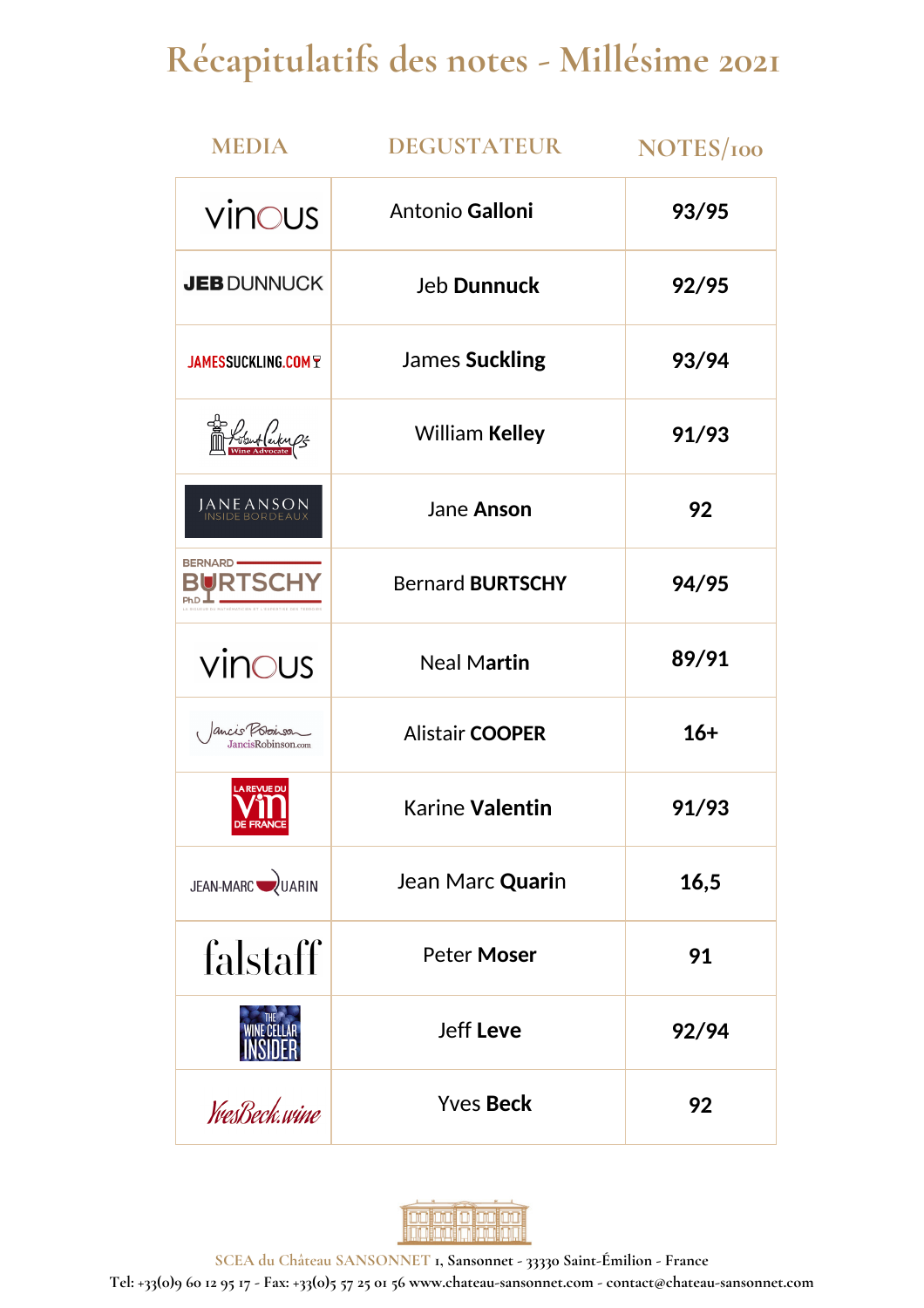### **Château Sansonnet - Millésime 2021**

#### **VINOUS MEDIA - Antonio GALLONI – April 2022**

#### Score : **93-95/100**

"The 2021 Sansonnet is once again a stand out! Blackberry jam, crème de cassis, chocolate, new leather, licorice and espresso give this large-scaled Saint Emilion tons of depth. As always, Sansonnet is an extrovert, but in 2021 it benefits from a kick acidity that balances things out nicely. It was impressive both times I tasted it." 2031-2046

#### **JEBDUNNUCK.COM – Jeb DUNNUCK – June 2022**

#### Score : **92-95/100**

"Tasted on numerous occasions, the 2021 Château Sansonnet is another beauty, and I wouldn't be surprised to see it come in close to the 2017 in terms of quality. A blend of 91% Merlot, 6% Cabernet Sauvignon, and the rest Cabernet Franc, aging in 80% new oak, it has a fresh, lively, pretty, and incredibly pure style as well as lots of darker, cassis like fruits, subtle background oak, and notes of violets and graphite. It's unquestionably outstanding and will have two decades of longevity.

#### **JAMESSUCKLING.COM – James SUCKLING – May 2022**

#### Score : **93-94/100**

"There's a level of brilliance to this, with blackberries and tar, as well as black licorice and spices. Medium body, integrated tannins and a fresh finish. All together.

#### **Robertparker.com - William Kelley - April 2022**

#### Score : **91-93/100**

"From a vineyard opposite Trottevieille, the 2021 Sansonnet opens in the glass with aromas of berries, plums, licorice and burning embers. Medium to full-bodied, fleshy and rather muscular, with good depth at the core, tangy acids and powdery tannins that assert themselves on the finish, it's 91% Merlot, the balance Cabernet Franc."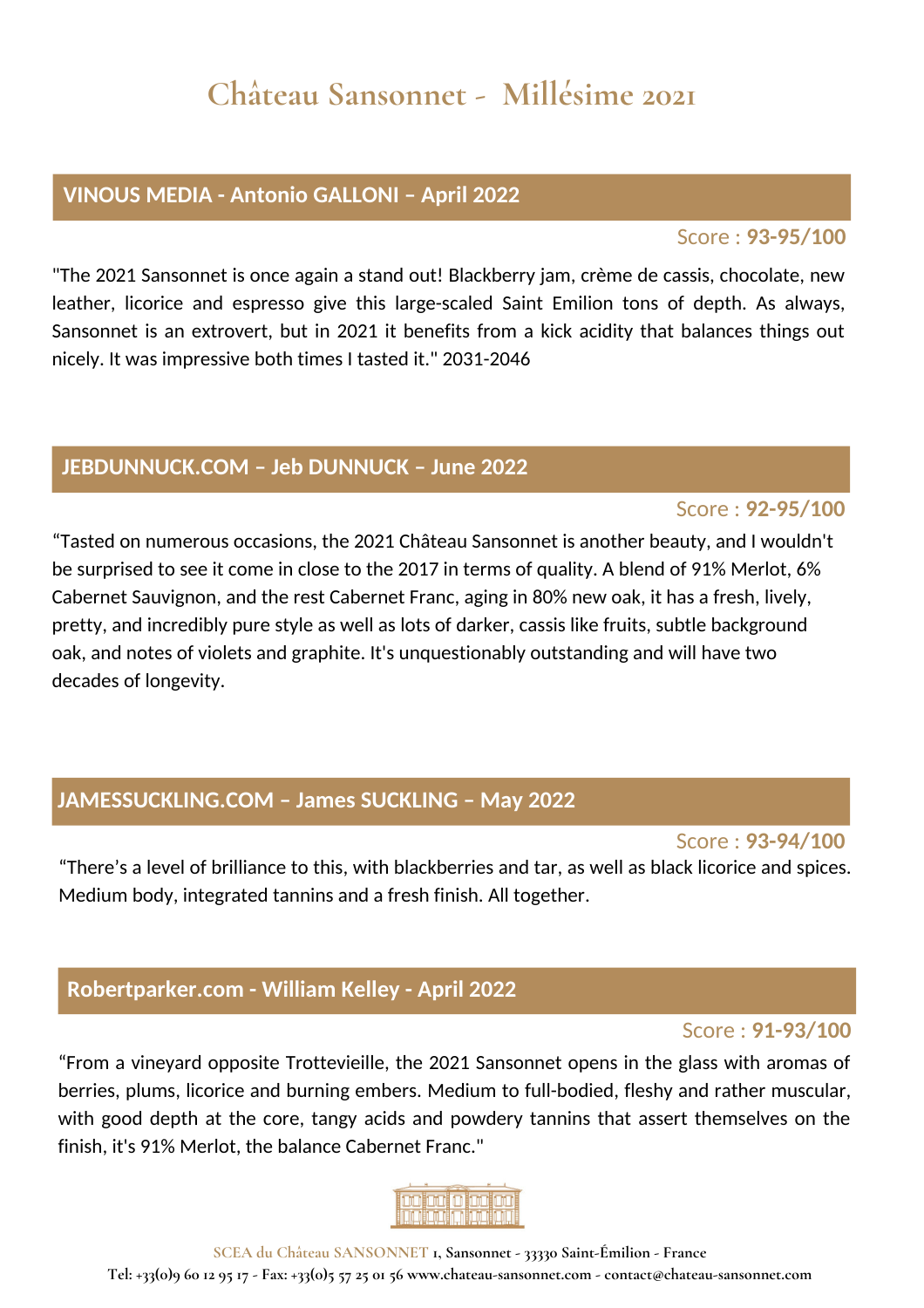### **Château Sansonnet - Millésime 2021**

#### **INSIDE BORDEAUX – Jane ANSON – April 2022**

#### Score : **92/100**

"Glass-staining damson in colour, rare in the vintage, this is poised and finessed, well-handled with a silky texture and concentration to the black cherry fruits and cigar box smoke through the mid palate. The fresh acidites come in on the finish, giving an abrupt end, but lots of potential here. Good stuff from Marie Lefévère at this 7ha clay-limestone estate."

#### **Jancis ROBISON – May 2022**

#### Score : **16+/20**

"Cask sample. Appealing nose, packed full of fruit, wild herbs and tobacco leaf. The palate is soft and rounded, moderate fruit weight and gentle tannins. Attractive, medium weight and good acidity. Not complex but a well-balanced example of the vintage. (AC) Drink 2024–2033"

#### **La Revue des Vins de France – May 2022**

#### Score : **91-93/100**

"Le vin s'exprime avec puissance, sur un tanin énergique. La maturité du fruit pointée de notes d'épices douces transparaît dans la complexité de ce vin extrait. La finale est plus chaleureuse que le millésime ne le laissait supposer."

#### **VINOUS MEDIA - Neal MARTIN – April 2022**

#### Score : **89-91/100**

"The 2021 Sansonnet has a well-defined bouquet of dark cherries, bilberry and cassis scents, all perfumed and nicely focused. The medium-bodied, compact palate offers sappy black fruit, moderate depth and a chewy finish. It does not quite deliver the finess or purity of recent vintages, but it should cohere during élegage." 2025-2035